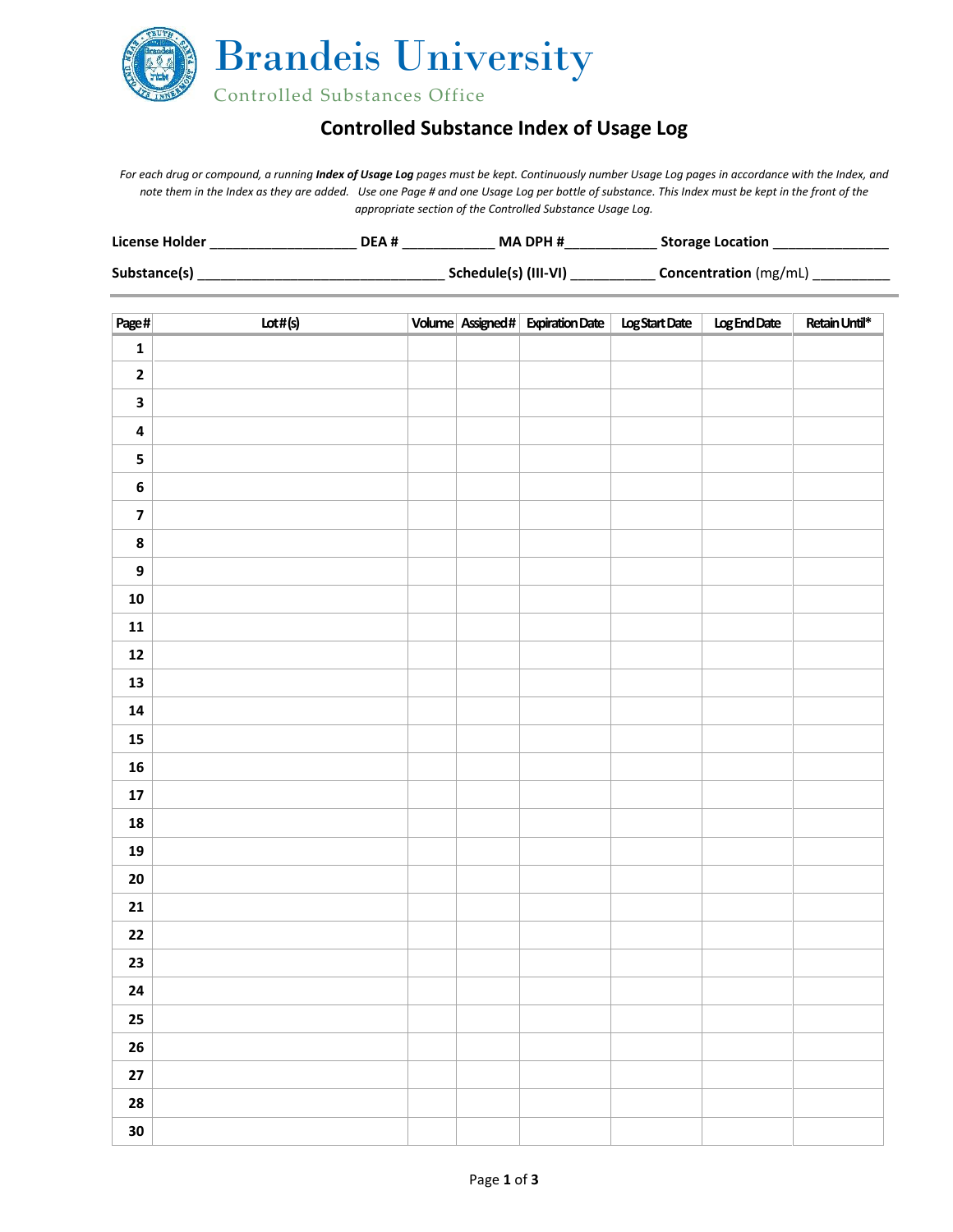| Page#      | Lot#(s) |  | Volume Assigned# Expiration Date   Log Start Date | Log End Date | Retain Until* |
|------------|---------|--|---------------------------------------------------|--------------|---------------|
| 31         |         |  |                                                   |              |               |
| 32         |         |  |                                                   |              |               |
| 33         |         |  |                                                   |              |               |
| 34         |         |  |                                                   |              |               |
| $35\,$     |         |  |                                                   |              |               |
| ${\bf 36}$ |         |  |                                                   |              |               |
| $37$       |         |  |                                                   |              |               |
| ${\bf 38}$ |         |  |                                                   |              |               |
| 39         |         |  |                                                   |              |               |
| 40         |         |  |                                                   |              |               |
| 41         |         |  |                                                   |              |               |
| 42         |         |  |                                                   |              |               |
| 43         |         |  |                                                   |              |               |
| 44         |         |  |                                                   |              |               |
| 45         |         |  |                                                   |              |               |
| 46         |         |  |                                                   |              |               |
| 47         |         |  |                                                   |              |               |
| 48         |         |  |                                                   |              |               |
| 49         |         |  |                                                   |              |               |
| ${\bf 50}$ |         |  |                                                   |              |               |
| 51         |         |  |                                                   |              |               |
| 52         |         |  |                                                   |              |               |
| 53         |         |  |                                                   |              |               |
| 54         |         |  |                                                   |              |               |
| 55         |         |  |                                                   |              |               |
| 56         |         |  |                                                   |              |               |
| 57         |         |  |                                                   |              |               |
| 58         |         |  |                                                   |              |               |
| 59         |         |  |                                                   |              |               |
| 60         |         |  |                                                   |              |               |
| 61         |         |  |                                                   |              |               |
| 62         |         |  |                                                   |              |               |
| 63         |         |  |                                                   |              |               |
| 64         |         |  |                                                   |              |               |
| 65         |         |  |                                                   |              |               |
| 66         |         |  |                                                   |              |               |
| 67         |         |  |                                                   |              |               |
| 68         |         |  |                                                   |              |               |
| 69         |         |  |                                                   |              |               |